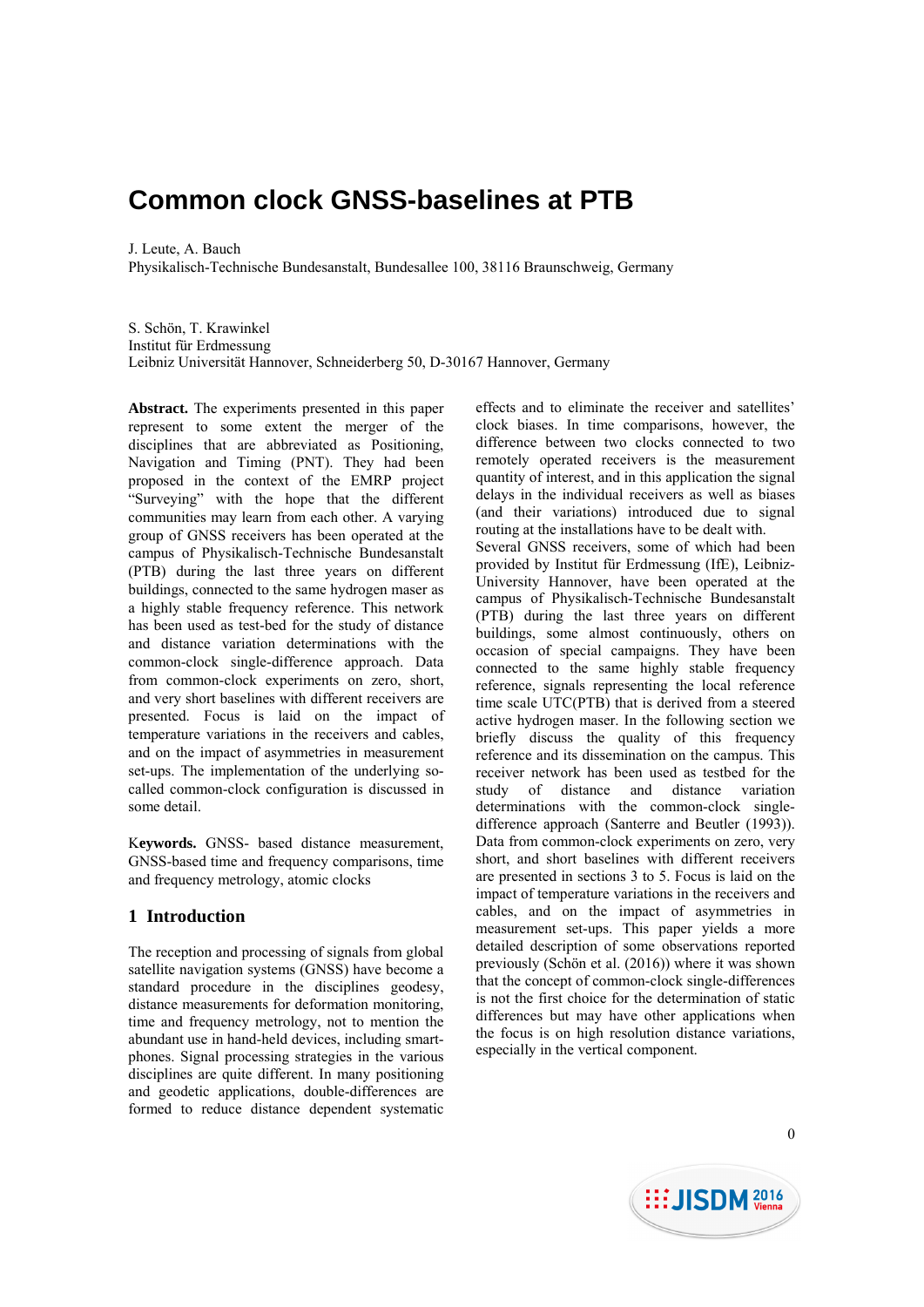## **2 Installations at PTB**

## **2.1 Realization of UTC(PTB)**

Time and frequency signals involved in the studies reported here are derived from PTB's local realization of Coordinated Universal Time, named UTC(PTB). Since February 2010 UTC(PTB) has been realized using an active hydrogen maser as signal source whose frequency is steered via a commercial high resolution offset generator (Bauch et al. (2012)). Steering is based on day-to-day basis on the comparison between the maser involved and PTB's primary fountain clocks CSF1 and CSF2. In the long term, UTC(PTB) is steered towards UTC based on the data published in the BIPM Circular T. Between July 2010 and end 2015 the maximum absolute rate of UTC-UTC(PTB) during any standard 5-day interval was 0.44 ns/d, and the time difference never exceeded 10 ns. UTC(PTB) signals exist in the form of 1 pulse-per-second (1PPS) and standard frequency signals (5 MHz, 10 MHz, and 100 MHz). The relative frequency instability is about  $1\times10^{-13}$  at one second averaging,  $1\times10^{-15}$  at  $10<sup>4</sup>$  s. UTC(PTB) serves as the basis for all of PTB's time services and international time comparisons.

## **2.2 Replica of UTC(PTB) at a remote location**

The UTC(PTB) signal is primarily generated at Kopfermann building which houses PTB's atomic clocks and most time transfer equipment. It is transmitted to a second laboratory located in the Meitner building via modulating an optical carrier with 100 MHz representing UTC(PTB) frequency and generating a 1 PPS signal on site.



**Fig. 1**. Relative frequency instability of 100 MHz UTC)PTB) signals employed in the study.

For monitoring purposes the 100 MHz-signal is transmitted back to Kopfermann building and its phase is compared with the original generated signal. This loop thus encompasses about 1.4 km of fibre, two modulators and two demodulators, and a 100 MHz distribution amplifier. Conversion of phase to relative frequency differences allows an instability analysis to be made. The result is shown in Figure 1 for the looped-back signal with reference to the transmitted signal (blue trace), and for a second output of the 100 MHz signal source with respect to the transmitted signal (green trace). The latter measurement practically defines the noise floor of the measurement. A slight degradation at averaging times longer than 1000 s is obvious for the loop-back channel. However, the signal quality was initially considered as good enough for starting the baseline experiments.



**Fig.2**. Transfer and monitoring of UTC(PTB)\* generated in Meitner building (MEIT) (FCA, PDA: frequency and pulse distribution amplifiers, DIV: divider, TIC: time interval counter, E/O electric to optical signal converter, TTOL and ELSTAB are explained in the text.

The 1 PPS signal generated at Meitner building is currently offset by about 136 ns from UTC(PTB), but this offset is continuously monitored with up to three independent installations that are depicted in Figure 2. Here the yellow "PCO" represents the measurement system described above. Monitoring of 1 PPS differences is based on two commercial fiber-based time transfer systems, TTOL (for Time Transfer via Optical Link), manufactured by TimeTech GmbH Stuttgart, and ELSTAB (for Electronically Stabilized Time and Frequency Distribution Over Optical Fiber, Sliwczyński et al. (2013)), and signal exchange between two modems usually employed in Two-way satellite time transfer (TW), here connected through a single-mode fiber (Rost et al. (2012)). Each of the systems had been individually calibrated with uncertainties well below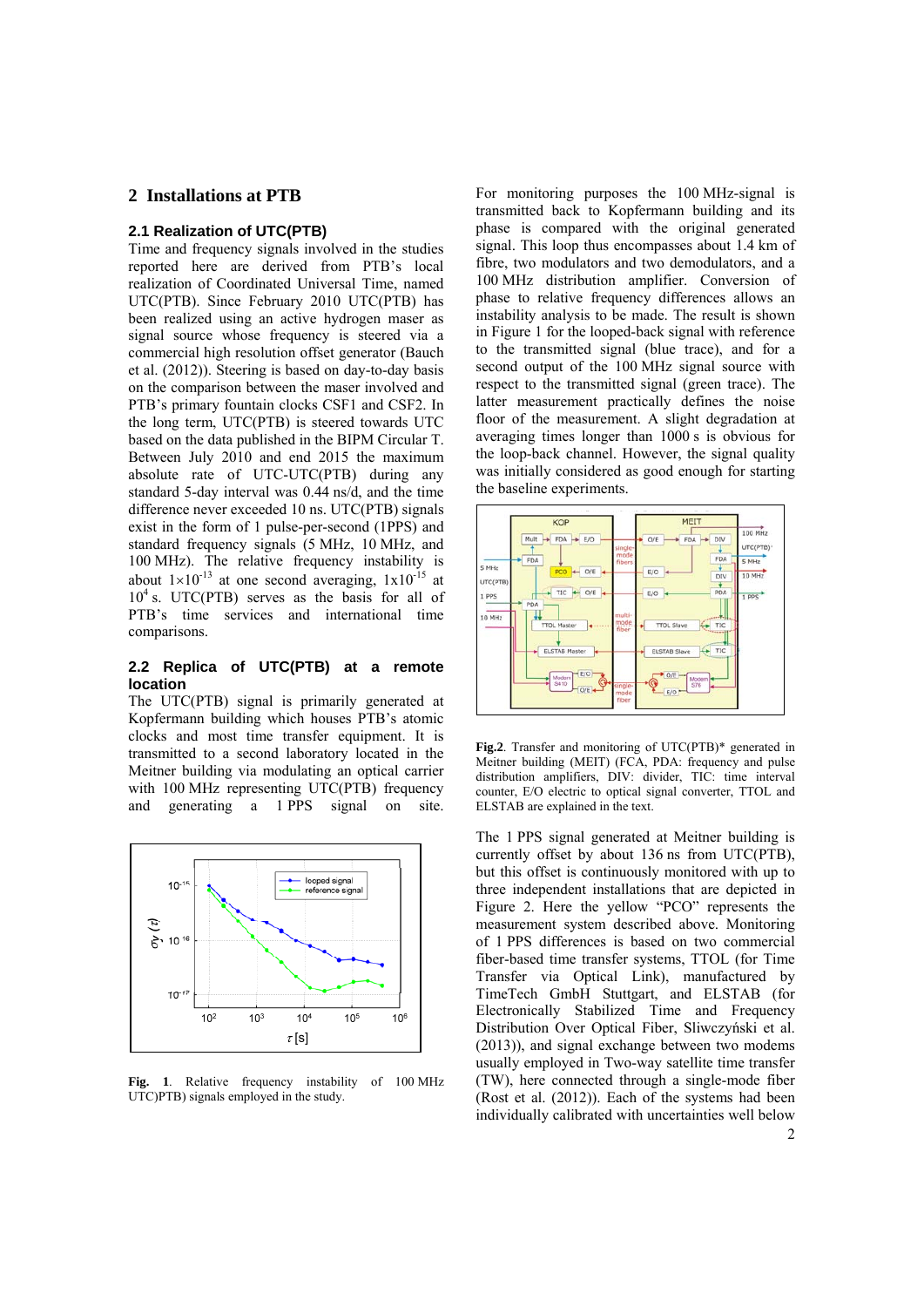1 ns. Figure 3 gives evidence that the three methods have agreed almost at the 0.1 ns level at least for some weeks.



**Fig. 3.** Monitoring of 1 PPS differences between UTC(PTB) and UTC(PTB)\*, double differences AGH-TW (blue), TTOL-TW (red) and TTOL-AGH (green) (see Figure 2) during about 80 days. MJD 57360 correspond to 2015-12-04.

#### **2.3 GNSS receiving equipment in PTB**



**Fig. 4.** Upper: Aerial view of the two PTB buildings and antenna sites initially involved, lower: antenna pillars (from left to right) MEI1, MEI4, MEI3 (both populated) and MEI2.

GNSS receiving equipment comprises the antenna, the antenna cable, the receiver and the local connection to 1 PPS and 10 MHz signals. Initially,

antennae were installed on pillars MEI1 and MEI2 on the Meitner building, which are free of obstructions down to 0° elevation angle as they are located above the trees/forest at the PTB campus. MEI1 and MEI2 are of equal height and separated by approximately 5 m. Later pillars MEI3 to MEI7 were constructed that have superior mechanical stability – although the mechanical properties of MEI1 and MEI2 were never identified as causing problems.

A set of fixed antenna posts exists on the roof of the Kopfermann building, one of which, KOP1 was used in the current study. It is located a few meters away from the site of the IGS station PTBB, approximately 16 m below and 290 m away from MEI1. This site is far from ideal as the near forest, yields obstructions up to elevations of 25°. Figures 4 and 5 show the station environment.



**Fig. 5.** Close-up: Antenna post KOP1 with the antenna used during the studies discussed in Section 5; background: PTBB (IGS) and PTBG antennas.



**Fig. 6.** Skyplots with color-coded carrier to noise density ratios, from observations at KOP1 (left) and MEI1 (right), respectively. A common color scale is applied. Bluish colors indicates weak signals.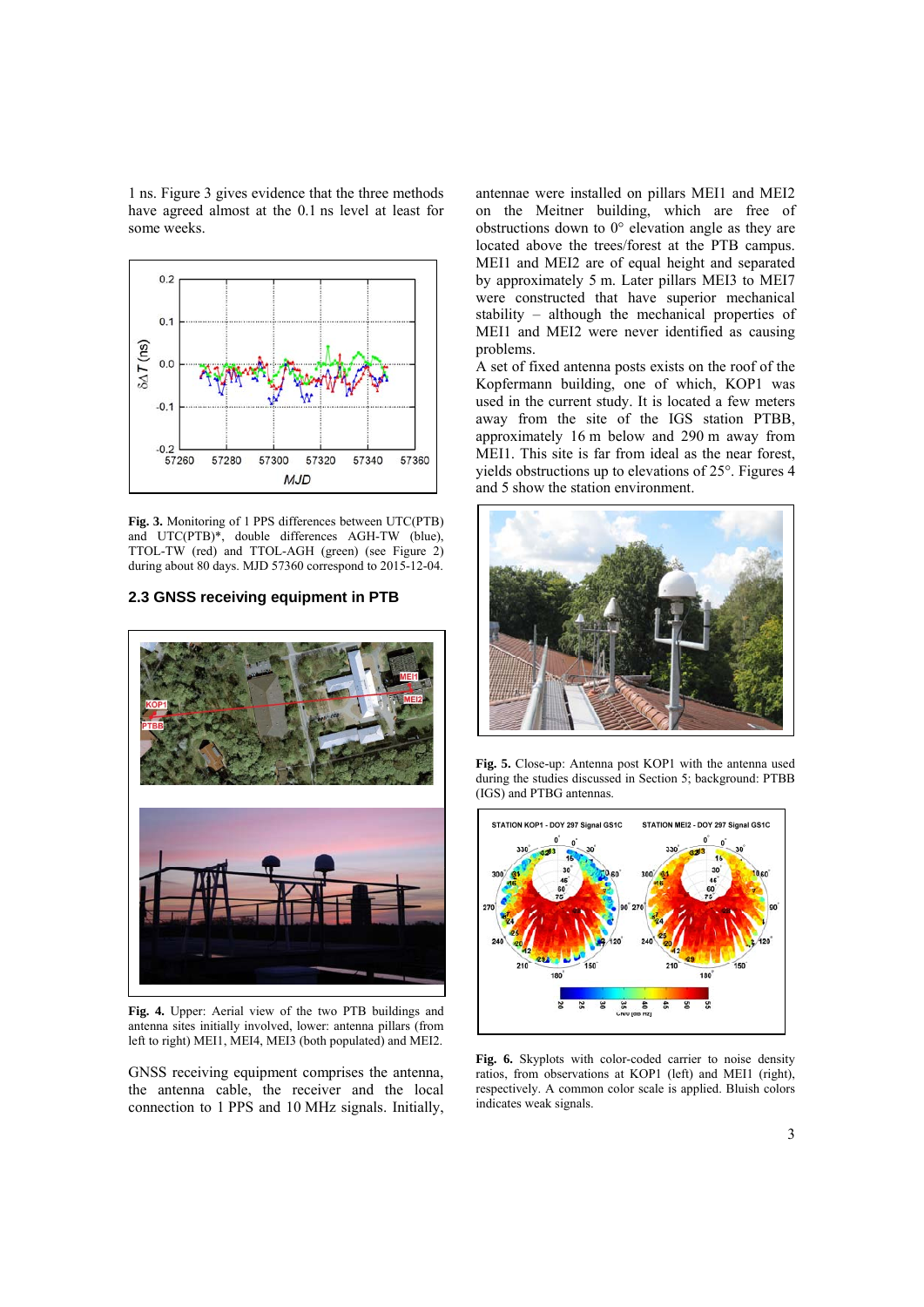In Figure 6 so-called sky plots are reproduced that illustrate the quality of the received GPS signals in terms of the carrier to noise density for each satellite for DOY 297 in 2013. The comparison shows the reduced signal strength (bluish colors) at low elevation angles for KOP1, induced by signal diffraction and partial obstructions by trees and foliage.

## **3 Early very short baseline studies**

Zero baseline and very short baseline experiments were initially conducted using pillars MEI1 and MEI2. State-of-the-art geodetic GNSS receiving equipment was utilized, comprising of two Leica choke ring antennas with radome (Leica AR25.R3 LEIT) – absolutely calibrated at IfE –, two JAVAD Delta TRE-G3T and two Leica GRX1200+GNSS receivers. Later one antenna and two receivers were moved to the Kopfermann building (antenna post KOP1). The scheme is depicted in Figure7.



**Fig. 7.** Measurement set-up in 2013 common-clock experiments.

Each antenna was connected to one JAVAD and one Leica receiver via active signal splitters. The signal delays of the long antenna cables (ca. 20 m – 60 m) between antenna and splitter were calibrated by PTB before the measurement campaign, therefore, the corresponding values (ca. 120 ns – 240 ns) were in principle known with an uncertainty of less than 1 ns. In the context of this study such delays are of particular relevance if they are subject to variations with time caused by temperature variations. For the selected antenna cable type, Andrews FSJ-1, the manufacturer reports a quite low delay change as a function of temperature, with a turning point around 20°C. Based on the specifications on can estimate the effect by assuming a slope of around 5 PPM/K around 0°C. Thus one would expect a change of an

antenna cable delay of 200 ns of only 1 ps/K.

As an example of the results obtained with the setup shown in Figure 7, the results of one of the first measurement campaigns is presented in Figure 8 as it already shows part of the issues observed in general.



**Fig. 8.** Very short baseline results (one week) obtained with the two pairs of receivers connected to the posts MEI1 and MEI2 (see Fig. 7), details in the text; vertical lines indicate day boundaries.

In Figure 8 the between-receiver single differences (SD) for the GPS L1 carrier frequency are depicted which were computed based on the respective observed-minus-computed time series of all visible GPS satellites. The previously determined station coordinates were held fixed. A cut-off angle of 5° for the zero and very short baseline and of 30° for the short baseline was selected. An integer ambiguity was subtracted from each satellite track. As the last step, epoch-wise, the weighted (by sine of the satellite elevation) mean value of the single differences was computed. The 4 traces represent the differences between the two Javad (black) and the two Leica (blue) receiver, and mixed links. Common features in all links (e. g. at minute 4000) point to a disturbance in one antenna+cable+ splitter set-up. The red and blue traces share one Leica receiver at post MEI2, and this instrument showed excessive noise also at other sites and in other installations. The offsets between the traces are caused by the phase offsets between the reference signals connected to the receivers due to different length of cables involved – and unknown internal signal delays in the receivers.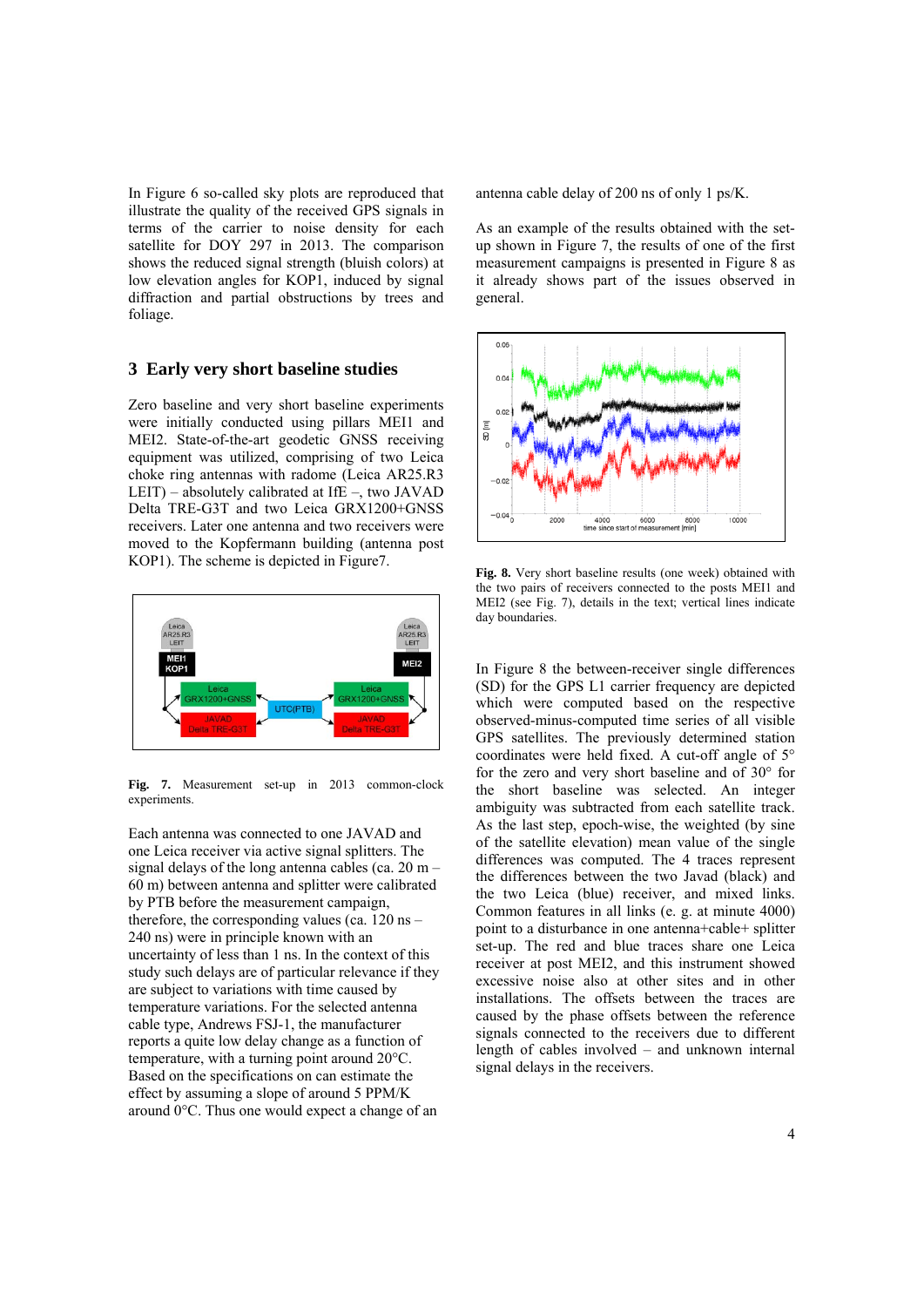#### **4 Example study on a zero baseline**

Another set of experiments represented a step back to an even simpler configuration, illustrated in Figure 9. Four JAVAD Delta TRE-G3T receivers were connected to a Leica AR25.R4 LEIT antenna, but connected pairwise to different frequency signals. Short low-loss cables of (nominally) equal length were employed aiming at a symmetric installation. The main purpose was the assessment of the impact of the much higher frequency instability of a rubidium atomic frequency standard (RAFS) ( $\approx$ 4×10<sup>-12</sup> at  $\tau$  = 100 s) compared to signals of UTC(Meit) ( $\approx$ 5×10<sup>-15</sup> at  $\tau$  = 100 s) under otherwise optimal conditions. It was also investigated whether the usual frequency offset from nominal (a few parts in  $10^{10}$ ) of a RAFS has an impact. To this end its frequency was temporarily slaved with a long time constant using a 1 PPS output of a commercial GPS time receiver as steering reference so that the offset became close to zero. No significant effect of the frequency offset could be detected.



**Fig. 9.** Zero baseline common clock setup

The evaluated single-differences SD for the two pairs J1-J2 and J3-J4 are shown in Figure 10 for one selected day out of a longer recording series. There is no distinct difference in SD amplitude noted. Both plots reveal a correlation with the temperature of the laboratory despite of the great care to implement a symmetric set-up. The temperature variations were caused by a maladjusted setting of the control parameters of the air-conditioning system in the room that was later cured.



**Fig. 10.** Single differences between pairs of receivers (Figure 9), J3-J4 (upper). J1-J2 (middle), observed on day 67 of 2014 (2014-03-08), in correlation with temperature in the room of receiver installation; correlation plot (lower), regression lope  $= (0.418 \pm 0.036)$  mm/K.

A quantitative analysis shows that the sensitivity of SD on temperature variations is between 0.3 mm/K and 0.6 mm/K. From this it should get clear which high degree of symmetry would be needed in a setup intended for a real surveying task, with receivers located in different environment and long cables subjected to environmental influences (see e.g. Sleewagen et al. (2015)).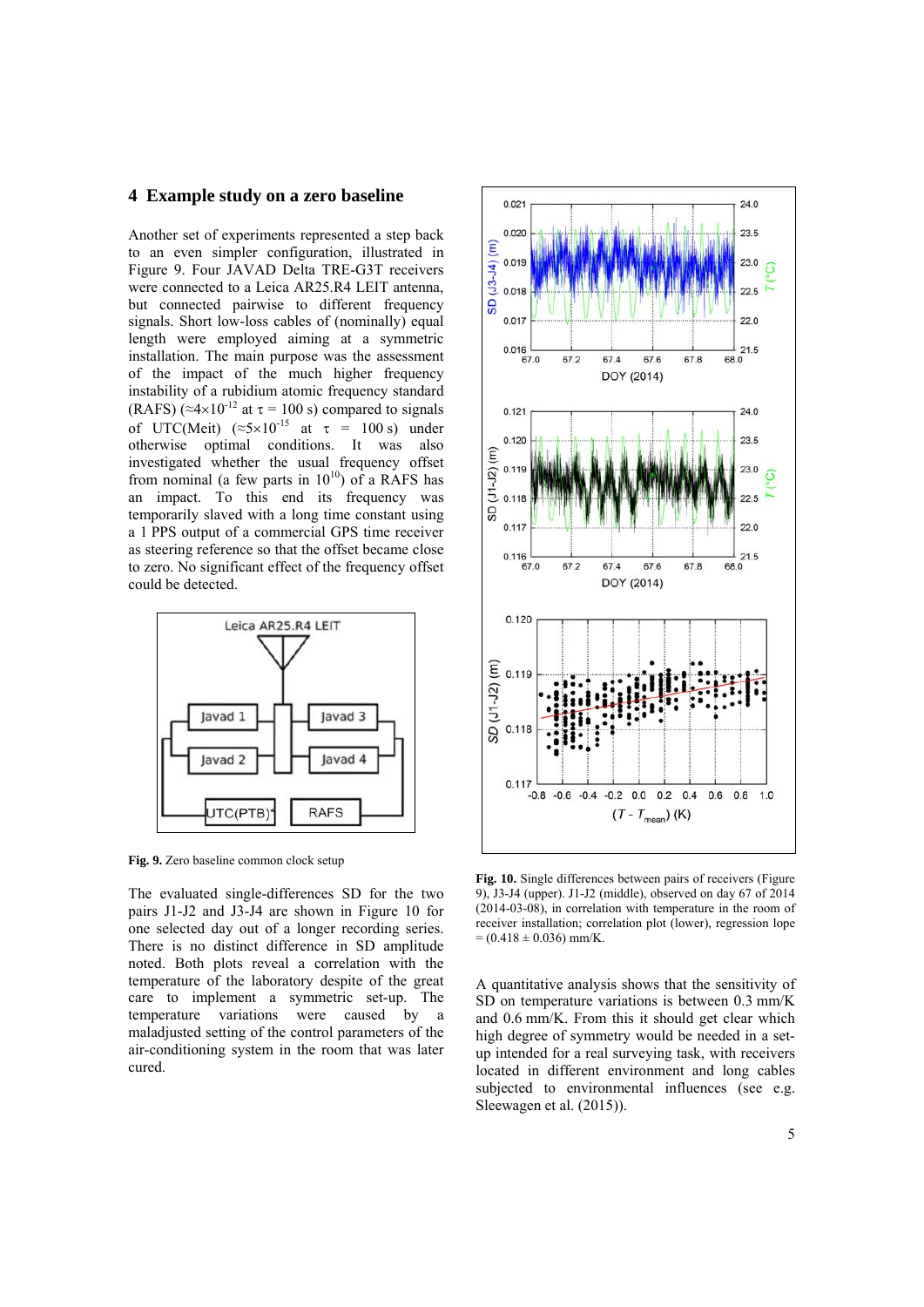If the SD values reported in Figure 10 are corrected for the apparent linear temperature dependence, the residuals have a standard deviation from the mean of 0.32 mm only, a quite remarkable result.

## **5 Example study on the short baseline**

Based on previous experience, a new permanent setup was installed in late 2014, a short baseline of approx. 300 m between the Meitner (MEI3) and the Kopfermann (KOP1) building, and a very short baseline between posts MEI3 and MEI4 (see Figure 4). Efforts were undertaken to reduce the impact of environmental conditions on the measurements. More stable monuments for the antennas were built and modifications on the air-condition system were made that reduced the temperature variations in the Meitner building laboratory. Receivers and antennae involved are listed in Table 1.

**Table 1.** Instrumentation of recent link studies

| Antenna pillar | Receiver  | Antenna and         |  |
|----------------|-----------|---------------------|--|
|                |           | radome              |  |
| MEI3           | PolaRx4TR | LEIAR25.R4          |  |
|                |           | <b>LEIT</b>         |  |
| MEI4           | PolaRx4TR | LEIAR <sub>20</sub> |  |
|                |           | <b>LEIM</b>         |  |
| KOP1           | PolaRx4TR | <b>NOV750.R4</b>    |  |
|                |           | <b>NOVS</b>         |  |

**Table 2.** Cartesian coordinates in ITRF2008 for the three antenna posts involved

| Antenna<br>pillart | 'X-<br>3840000)/m | Y-<br>709000)/m | Z-<br>5023000)/m |
|--------------------|-------------------|-----------------|------------------|
| MEI3               | 3995.138          | 940.840         | 159.988          |
| MEI4               | 3994.294          | 940.429         | 160.691          |
| KOP1               | 4057.206          | 663.765         | 131.521          |

Pillar MEI4 is occupied by the antenna of a Galileo experimental sensor station (GESS), run by GMV as contractor of the Time and Geodetic Validation Facility (TGVF) of Galileo. Antenna cables connecting to MEI3 and MEI4 are both of type FSJ-1 and about 25 m in length. To reach KOP1, a 55 m cable is needed. Here Ecoflex 15plus was used that is more convenient to roll out but has otherwise similar properties. Subsequently we report on some findings for the KOP1 to MEI3 and

MEI4 links. Note that the receivers were linked to UTC(PTB) realizations as depicted in Figure 2.

As for previous studies, the antenna coordinates were determined from some days of observations using the NRCan PPP software package (Kouba and Heroux 2001). The coordinates are reported in Table 2. The final coordinates are reached only after several hours of observation, and the delayed availability of the IGS products causes a delay in the processing. This is why other measurement strategies are in general more suitable for actual surveying tasks.



Fig.11. Single differences between pairs of receivers, connected to antennas on posts, MEI4/KOP1 (upper), and MEI3/KOP1 (lower), observed on days 1-7 of 2015, MJD 57023-57029. Second plots: Time difference between the 1 PPS signals connected to the two receivers minus mean value, (transfer via Optical Link) (cyan), outdoor temperature (red).

The determination of single-differences SD followed the steps laid down in Section 3. In Figure 11 the results of the KOP1 – MEI baselines are depicted, and differences in the behaviour of the two nominally identical receivers in a highly